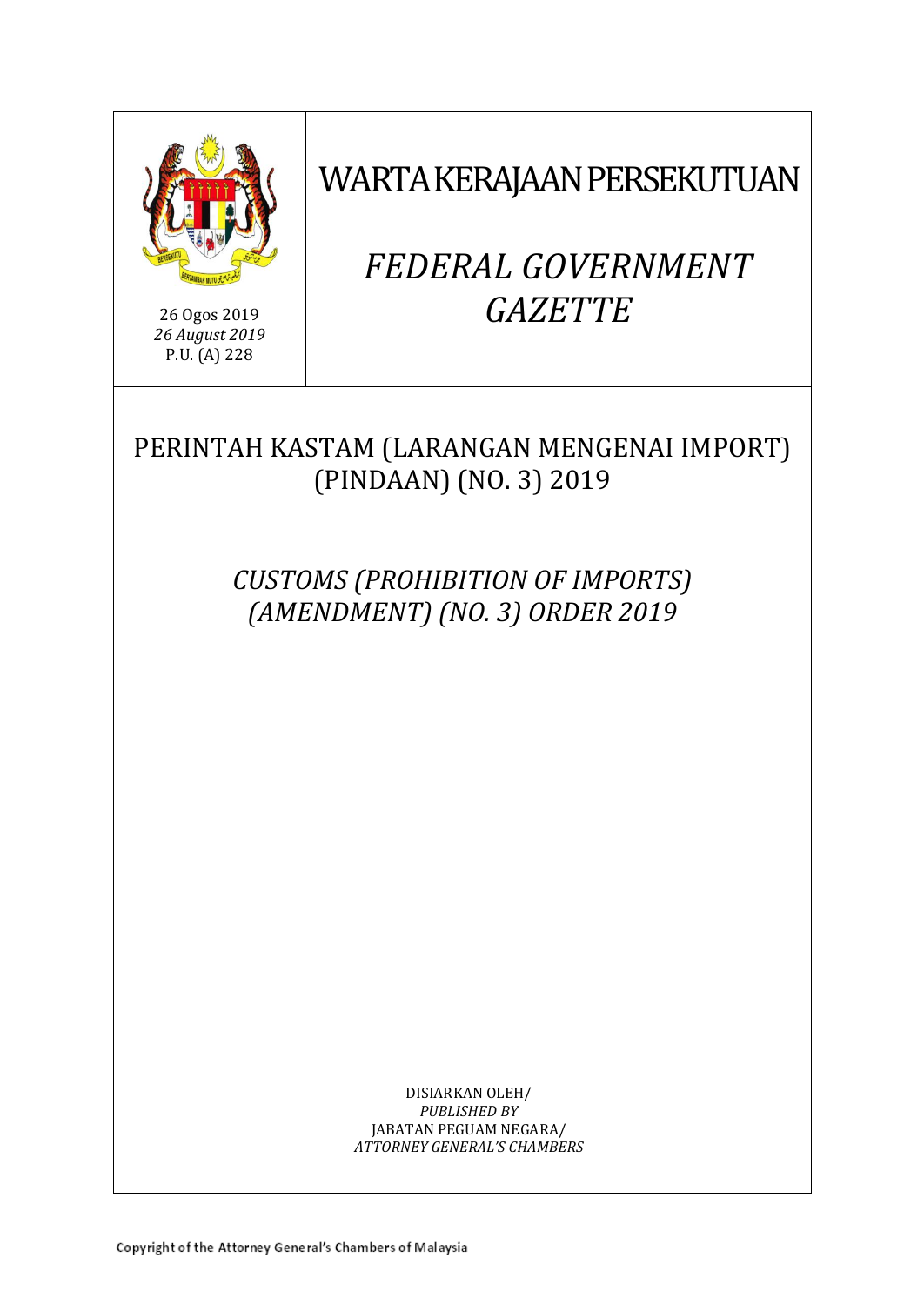#### AKTA KASTAM 1967

#### PERINTAH KASTAM (LARANGAN MENGENAI IMPORT) (PINDAAN) (NO. 3) 2019

PADA menjalankan kuasa yang diberikan oleh subseksyen 31(1) Akta Kastam 1967 [*Akta 235*], Menteri membuat perintah yang berikut:

#### **Nama dan permulaan kuat kuasa**

1. (1) Perintah ini bolehlah dinamakan **Perintah Kastam (Larangan Mengenai Import) (Pindaan) (No. 3) 2019**.

(2) Perintah ini mula berkuat kuasa pada 1 November 2019.

#### **Pindaan Jadual Kedua**

2. Perintah Kastam (Larangan Mengenai Import) 2017 [*P.U. (A) 103/2017*], yang disebut "Perintah ibu" dalam Perintah ini, dipinda dalam Jadual Kedua—

- *(a)* dalam Bahagian I, dengan memotong butiran 7 dan butir-butir yang berhubungan dengannya; dan
- *(b)* dalam Bahagian II, berhubung dengan butiran 17, dalam ruang (3), dengan menggantikan perkataan "(excluding 7225.30.90 00, 7225.40.90 00)" dengan perkataan "(excluding 7225.30.10 00, 7225.30.90 00, 7225.40.10 00, 7225.40.90 00, 7225.50.10 00 and 7225.50.90 00)".

#### **Pindaan Jadual Keempat**

3. Jadual Keempat kepada Perintah ibu dipinda dalam Bahagian II, berhubung dengan butiran 1, dengan memasukkan selepas subbutiran (31) dalam ruang (2) dan butir-butir yang bersetentangan dengannya dalam ruang (3) subbutiran dan butir-butir yang berikut: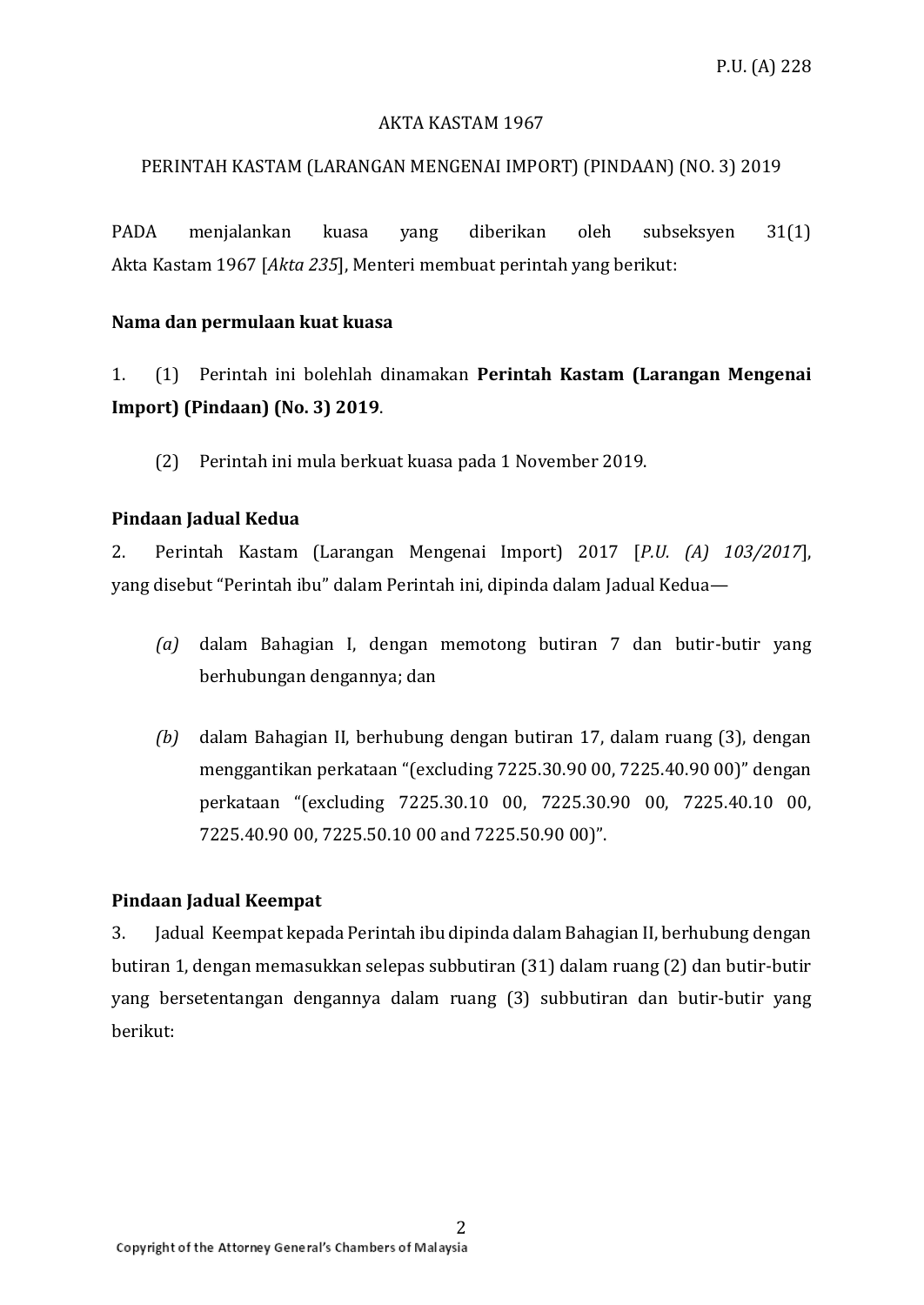| (1)                |                             | (2)                                                                                                                                                                                                              | (3)                                | (4)     | (5)                     |
|--------------------|-----------------------------|------------------------------------------------------------------------------------------------------------------------------------------------------------------------------------------------------------------|------------------------------------|---------|-------------------------|
| <b>Item</b><br>No. | <b>Description of Goods</b> |                                                                                                                                                                                                                  | Chapter/<br>Heading/<br>Subheading | Country | <b>Manner of Import</b> |
|                    | " $(32)$                    | Flat-rolled products of other<br>alloy steel, of a width of 600<br>mm or more, other than of<br>silicon-electrical steel, not<br>further<br>worked<br>than<br>hot-rolled, in coils, of high<br>speed steel       | 7225.30.10 00                      |         |                         |
|                    | (33)                        | Flat-rolled products of other<br>alloy steel, of a width of 600<br>mm or more, other than of<br>silicon-electrical steel, not<br>further<br>worked<br>than<br>hot-rolled, not in coils, of<br>high speed steel   | 7225.40.10 00                      |         |                         |
|                    | (34)                        | Flat-rolled products of other<br>alloy steel, of a width of 600<br>mm or more, other than of<br>silicon-electrical steel, not<br>further<br>worked<br>than<br>cold-rolled (cold-reduced),<br>of high speed steel | 7225.50.10 00                      |         |                         |
|                    | (35)                        | Flat-rolled products of other<br>alloy steel, of a width of 600<br>mm or more, other than of<br>silicon-electrical steel, not<br>further<br>worked<br>than<br>cold-rolled (cold-reduced),<br>other               | 7225.50.90 00                      |         |                         |
|                    | (36)                        | Bars and rods, hot-rolled, in<br>irregularly wound coils, of<br>high speed steel                                                                                                                                 | 7227.10.00 00                      |         |                         |
|                    | (37)                        | Bars and rods, hot-rolled, in<br>irregularly wound coils, of<br>silico-manganese steel                                                                                                                           | 7227.20.00 00                      |         |                         |
|                    | (38)                        | Bars and rods, hot-rolled, in<br>irregularly wound coils, of<br>other alloy steel, other than<br>silico-manganese steel and<br>high speed steel                                                                  | 7227.90.00 00".                    |         |                         |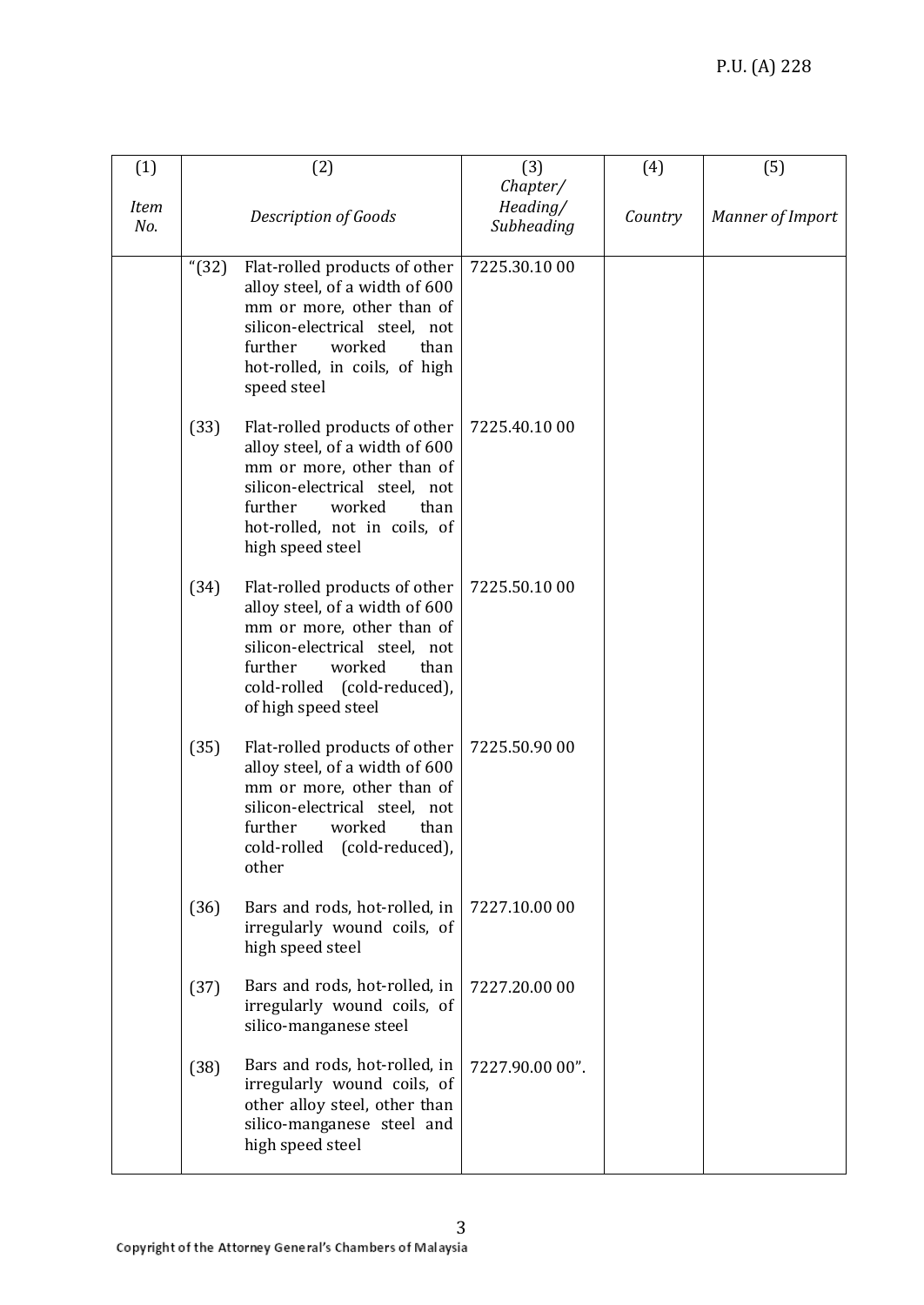Dibuat 22 Ogos 2019 [SULIT KE.HT (96)669/15-36/Klt. 18/S.K. 61; Perb.MOF.TAX(S)700-2/1/16; PN(PU2)338C/XXIX]

> LIM GUAN ENG *Menteri Kewangan*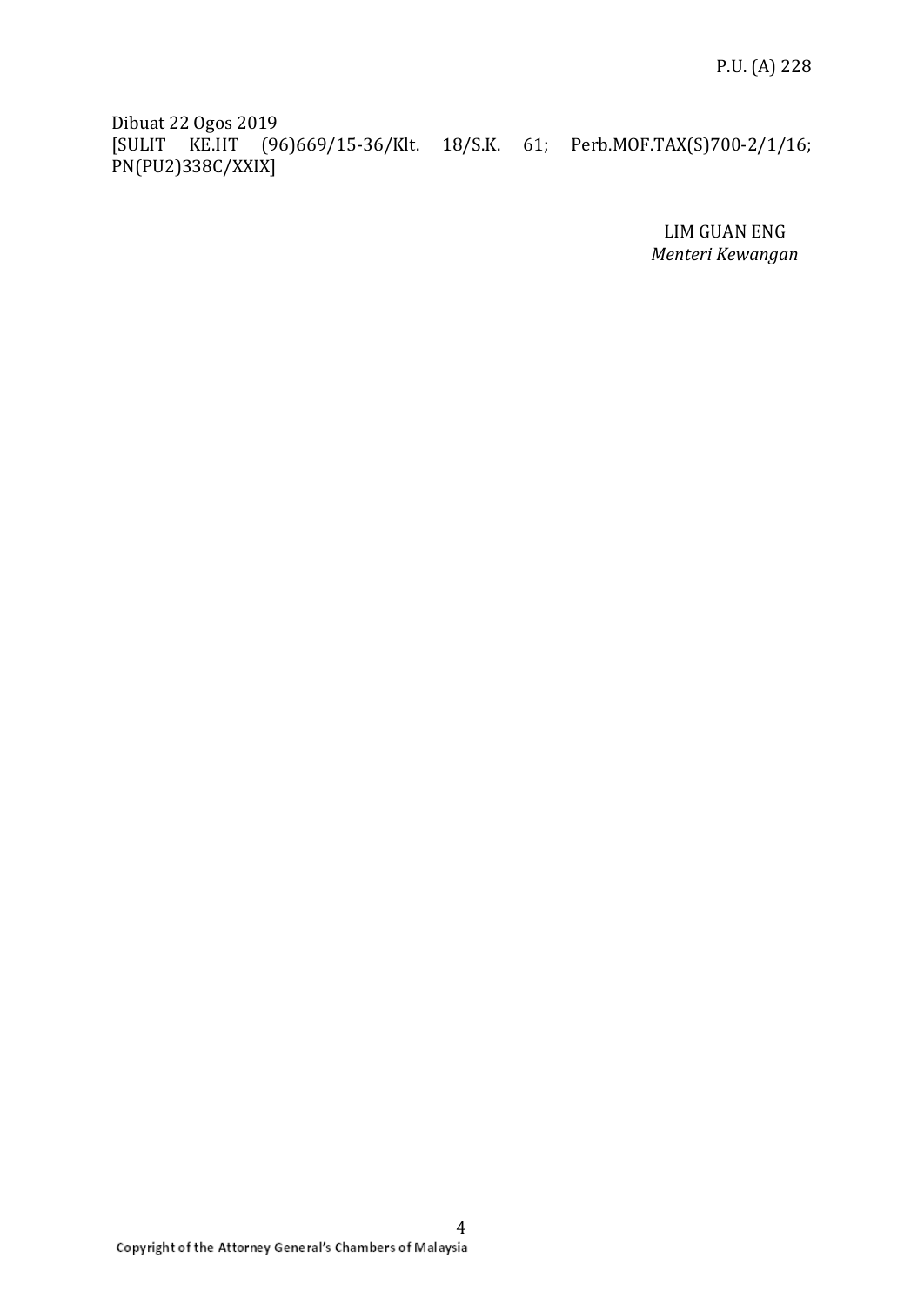#### CUSTOMS ACT 1967

# CUSTOMS (PROHIBITION OF IMPORTS) (AMENDMENT) ( NO. 3) ORDER 2019

IN exercise of the powers conferred by subsection 31(1) of the Customs Act 1967 [*Act 235*], the Minister makes the following order:

### **Citation and commencement**

1. (1) This order may be cited as the **Customs (Prohibition of Imports) (Amendment) (No. 3) Order 2019.**

(2) This Order comes into operation on 1 November 2019.

# **Amendment of Second Schedule**

2. The Customs (Prohibition of Imports) Order 2017 [*P.U. (A) 103/2017*], which is referred to as the "principal Order" in this Order, is amended in the Second Schedule—

- *(a)* in Part I, by deleting item 7 and the particulars relating to it; and
- *(b)* in Part II, in relation to item 17, in column (3), by substituting for the words "(excluding 7225.30.90 00, 7225.40.90 00)" the words "(excluding 7225.30.10 00, 7225.30.90 00, 7225.40.10 00, 7225.40.90 00, 7225.50.10 00 and 7225.50.90 00)".

# **Amendment of Fourth Schedule**

3. The Fourth Schedule to the principal Order is amended in Part II, in relation to item 1, by inserting after subitem (31) in column (2) and the particulars against it in column (3) the following subitems and particulars:

|             |          |                                                                                                                                                            | (3)                                | (4)     | (5)                     |
|-------------|----------|------------------------------------------------------------------------------------------------------------------------------------------------------------|------------------------------------|---------|-------------------------|
| Item<br>No. |          | Description of Goods                                                                                                                                       | Chapter/<br>Heading/<br>Subheading | Country | <b>Manner of Import</b> |
|             | " $(32)$ | Flat-rolled products of other<br>alloy steel, of a width of 600<br>mm or more, other than of<br>silicon-electrical steel, not<br>worked<br>further<br>than | 7225.30.10 00                      |         |                         |